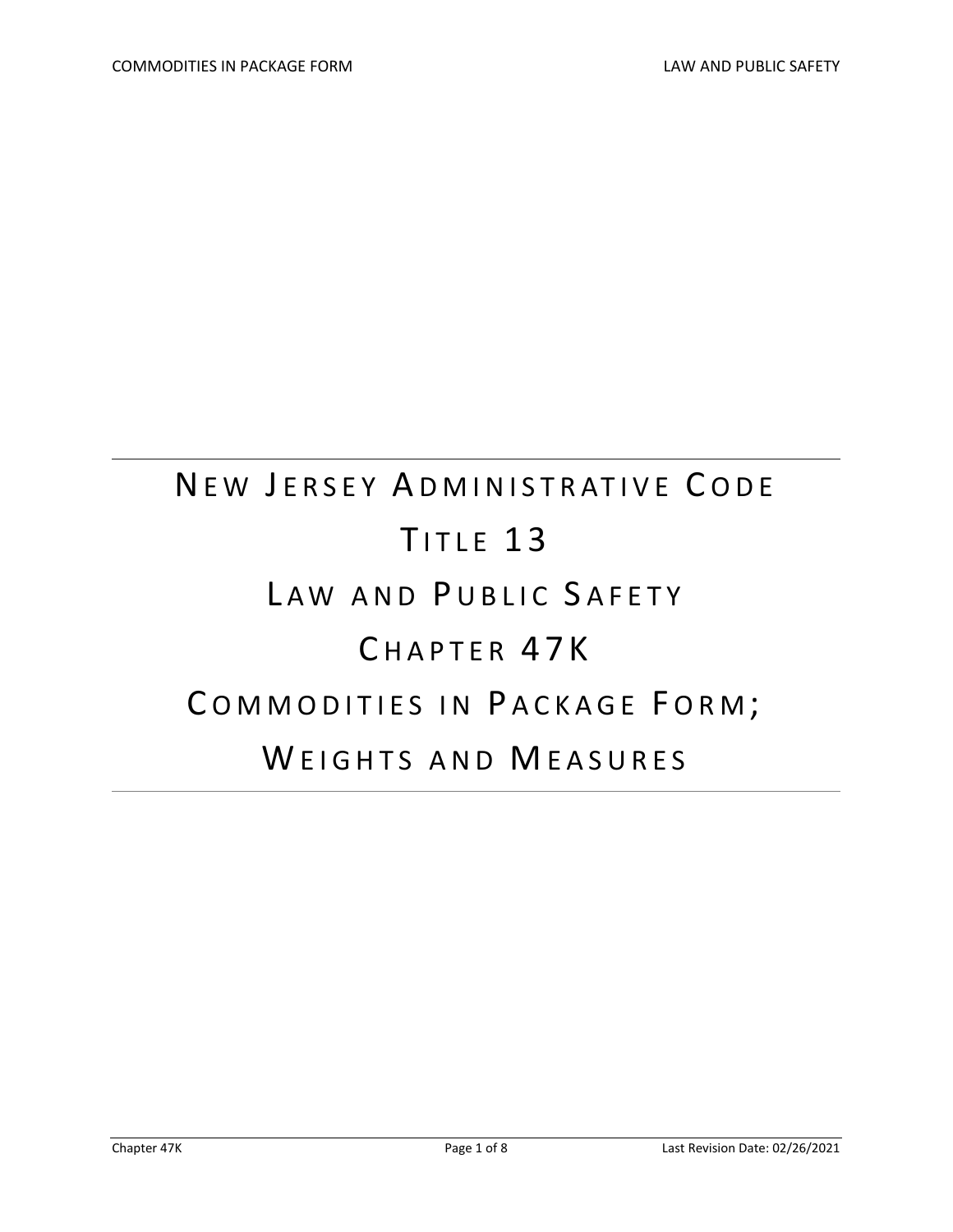# CHAPTER TABLE OF CONTENTS

| SUBCHAPTER 2. NON-FOOD PRODUCTS: INCH-POUND UNITS REQUIREMENT  3                             |  |
|----------------------------------------------------------------------------------------------|--|
|                                                                                              |  |
|                                                                                              |  |
|                                                                                              |  |
|                                                                                              |  |
|                                                                                              |  |
|                                                                                              |  |
|                                                                                              |  |
|                                                                                              |  |
|                                                                                              |  |
| 13:47K-4.5 Declaration of responsibility: consumer and non-consumer packages                 |  |
|                                                                                              |  |
|                                                                                              |  |
|                                                                                              |  |
|                                                                                              |  |
| 13:47K-4.10 Requirements: specific consumer commodities, non-consumer commodities, packages, |  |
|                                                                                              |  |
|                                                                                              |  |
|                                                                                              |  |
|                                                                                              |  |
|                                                                                              |  |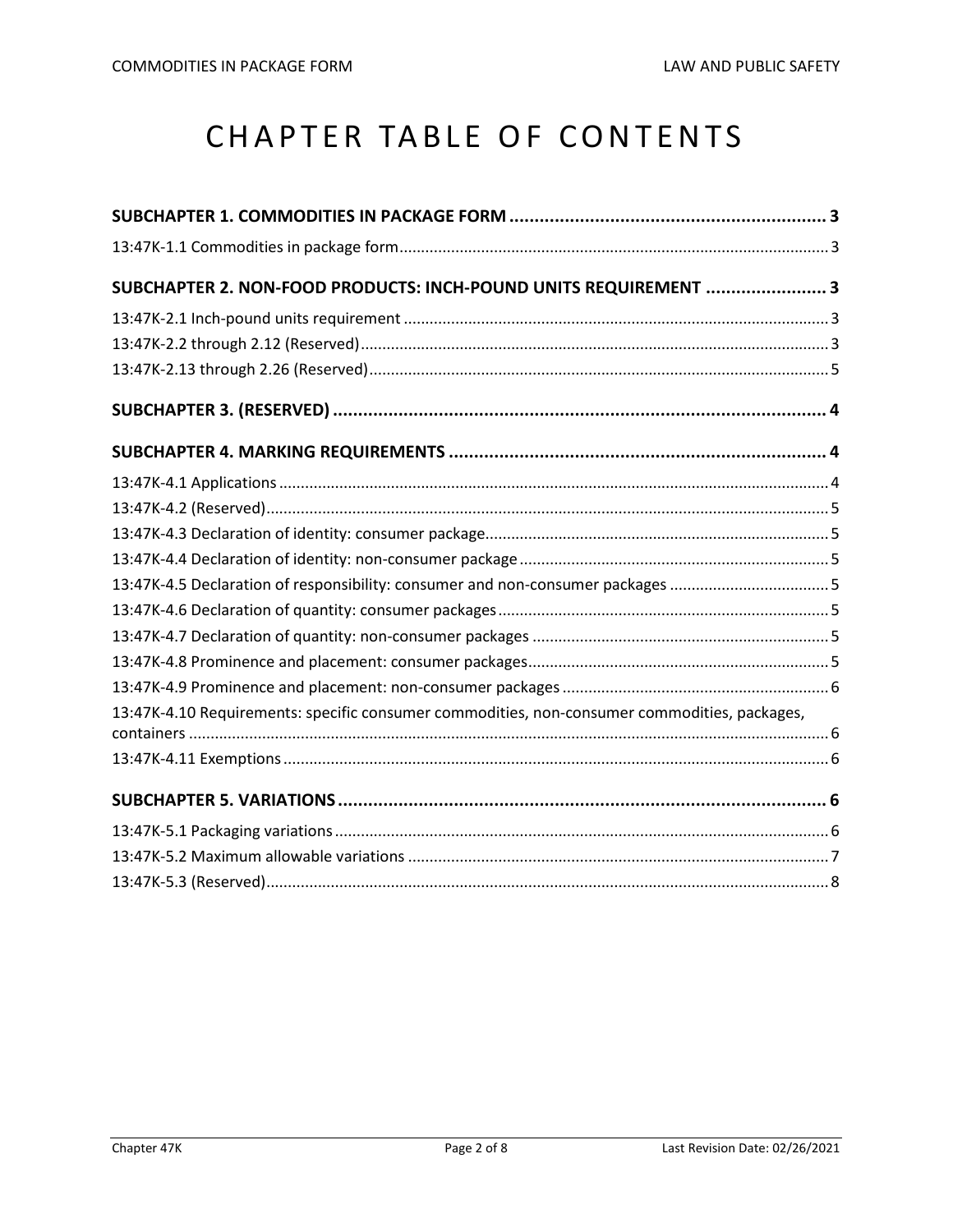# **SUBCHAPTER 1. COMMODITIES IN PACKAGE FORM**

#### **13:47K-1.1 COMMODITIES IN PACKAGE FORM**

The Uniform Packaging and Labeling Regulation contained in the National Institute of Standards and Technology (NIST) Handbook 130, 2018 edition, at pages 51 through 95, adopted by the National Conference on Weights and Measures, is incorporated herein by reference, as amended and supplemented. The Uniform Packaging and Labeling Regulation may be found at [https://nvlpubs.nist.gov/nistpubs/hb/2018/NIST.HB.130-2018.pdf.](https://nvlpubs.nist.gov/nistpubs/hb/2018/NIST.HB.130-2018.pdf) All commodities in package form sold or offered for sale in this State must comply with these regulations. Notwithstanding the incorporation of the NIST Handbook 130, 2018 edition, the State requirements in this chapter shall be followed by those who sell, or offer for sale, general commodities in package form.

# **SUBCHAPTER 2. NON-FOOD PRODUCTS: INCH-POUND UNITS REQUIREMENT**

#### **13:47K-2.1 INCH-POUND UNITS REQUIREMENT**

Packages subject to Federal regulations regarding the declaration of the net quantity of contents in inch-pound and/or System International (SI) metric units shall conform to such Federal regulations. Packages not subject to such Federal regulations shall bear a statement of the net quantity of contents in either inch-pound or SI-metric units.

**13:47K-2.2 (RESERVED) 13:47K-2.3 (RESERVED) 13:47K-2.4 (RESERVED) 13:47K-2.5 (RESERVED) 13:47K-2.6 (RESERVED) 13:47K-2.7 (RESERVED) 13:47K-2.8 (RESERVED) 13:47K-2.9 (RESERVED) 13:47K-2.10 (RESERVED) 13:47K-2.11 (RESERVED) 13:47K-2.12 (RESERVED)**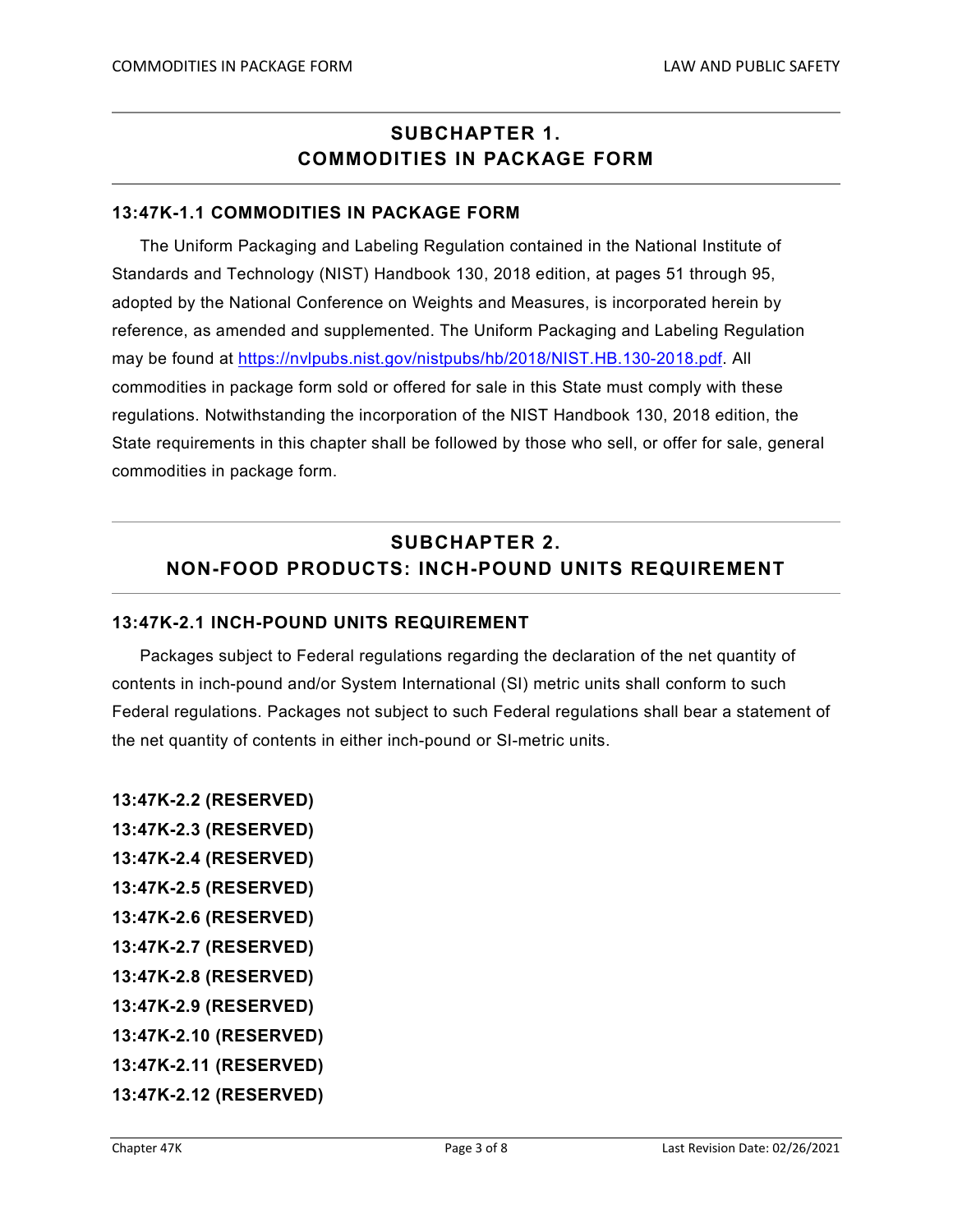- **13:47K-2.13 (RESERVED)**
- **13:47K-2.14 (RESERVED)**
- **13:47K-2.15 (RESERVED)**
- **13:47K-2.16 (RESERVED)**
- **13:47K-2.17 (RESERVED)**
- **13:47K-2.18 (RESERVED)**
- **13:47K-2.19 (RESERVED)**
- **13:47K-2.20 (RESERVED)**
- **13:47K-2.21 (RESERVED)**
- **13:47K-2.22 (RESERVED)**
- **13:47K-2.23 (RESERVED)**
- **13:47K-2.24 (RESERVED)**
- **13:47K-2.25 (RESERVED)**
- **13:47K-2.26 (RESERVED)**

# **SUBCHAPTER 3. (RESERVED)**

### **SUBCHAPTER 4. MARKING REQUIREMENTS**

#### **13:47K-4.1 APPLICATIONS**

- a) This subchapter shall apply to packages and to commodities in package form, but shall not apply to:
	- 1) Shipping containers or wrapping used solely for the transportation of any commodities in bulk or in quantity to manufacturers, packers, or processors, or to wholesale or retail distributors, thereof, unless used in retail display;
	- 2) Shipping containers or outer wrappings used by retailers to ship or deliver packages of such commodities to retail customers if such containers or wrappings bear no printed matter pertaining to any particular commodity;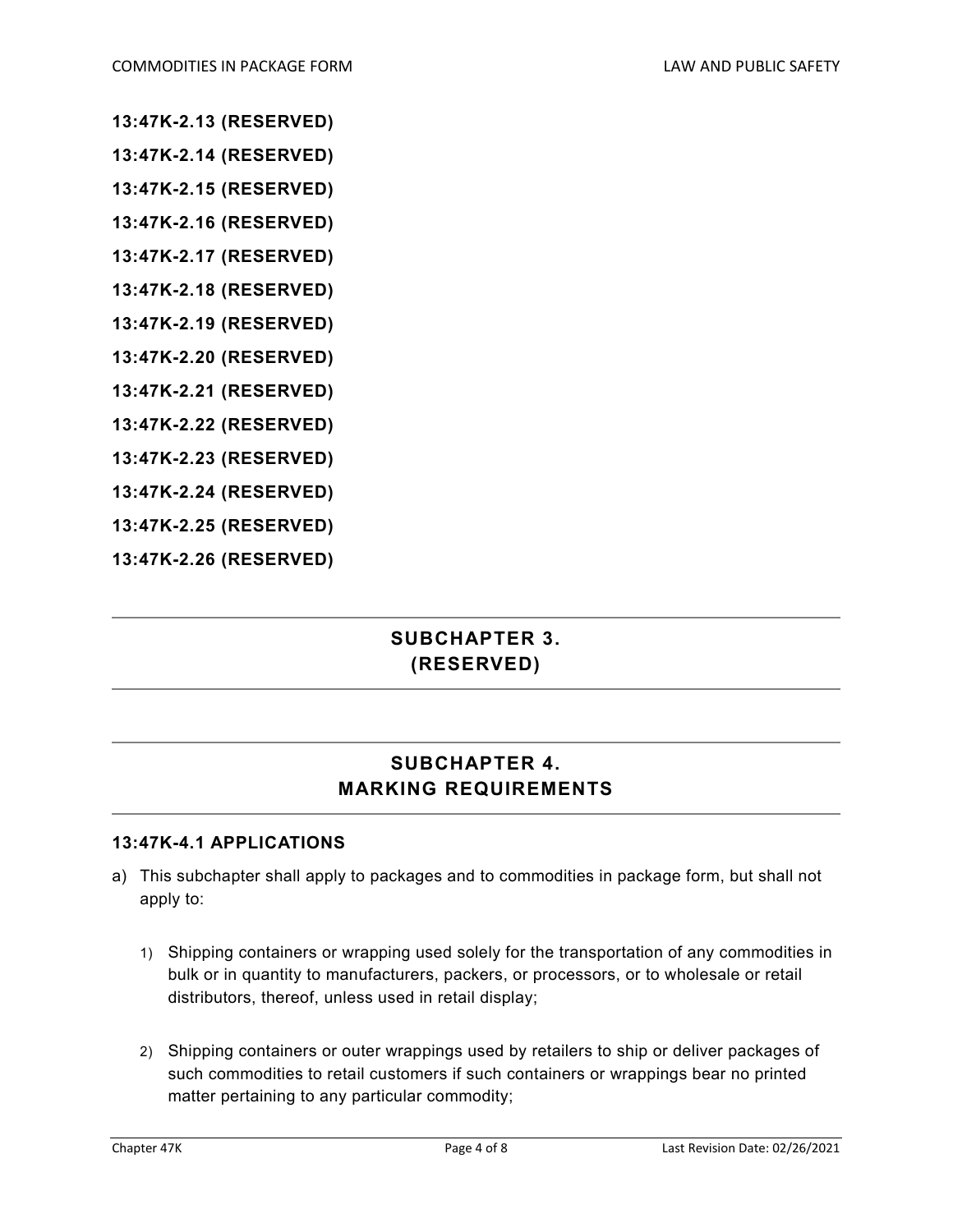- 3) Open carriers and transport wrappers or carriers for containers when the wrappers or carriers do not bear any written, printed, or graphic matter obscuring the label information required by this subchapter; or
- 4) Commodities put up in variable weights and sizes for sale and intended to be either weighed or measured at the time of sale, where no package quantities are represented.

#### **13:47K-4.2 (RESERVED)**

#### **13:47K-4.3 DECLARATION OF IDENTITY: CONSUMER PACKAGE**

The regulation addressing declaration of identity on a consumer package is set forth in the NIST Handbook 130, 2018 edition, at IV.A.3.

#### **13:47K-4.4 DECLARATION OF IDENTITY: NON-CONSUMER PACKAGE**

The regulation addressing declaration of identity on a nonconsumer package is set forth in the NIST Handbook 130, 2018 edition, at IV.A.4.

#### **13:47K-4.5 DECLARATION OF RESPONSIBILITY: CONSUMER AND NON-CONSUMER PACKAGES**

The regulation addressing declaration of responsibility on consumer and nonconsumer packages is set forth in the NIST Handbook 130, 2018 edition, at IV.A.5.

#### **13:47K-4.6 DECLARATION OF QUANTITY: CONSUMER PACKAGES**

The regulation addressing declaration of quantity on a consumer package is set forth in the NIST Handbook 130, 2018 edition, at IV.A.6.

#### **13:47K-4.7 DECLARATION OF QUANTITY: NON-CONSUMER PACKAGES**

The regulation addressing declaration of quantity on a nonconsumer package is set forth in the NIST Handbook 130, 2018 edition, at IV.A.7.

#### **13:47K-4.8 PROMINENCE AND PLACEMENT: CONSUMER PACKAGES**

The regulation addressing the appearance and placement of the information to appear on a consumer package is set forth in the NIST Handbook 130, 2018 edition, at IV.A.8.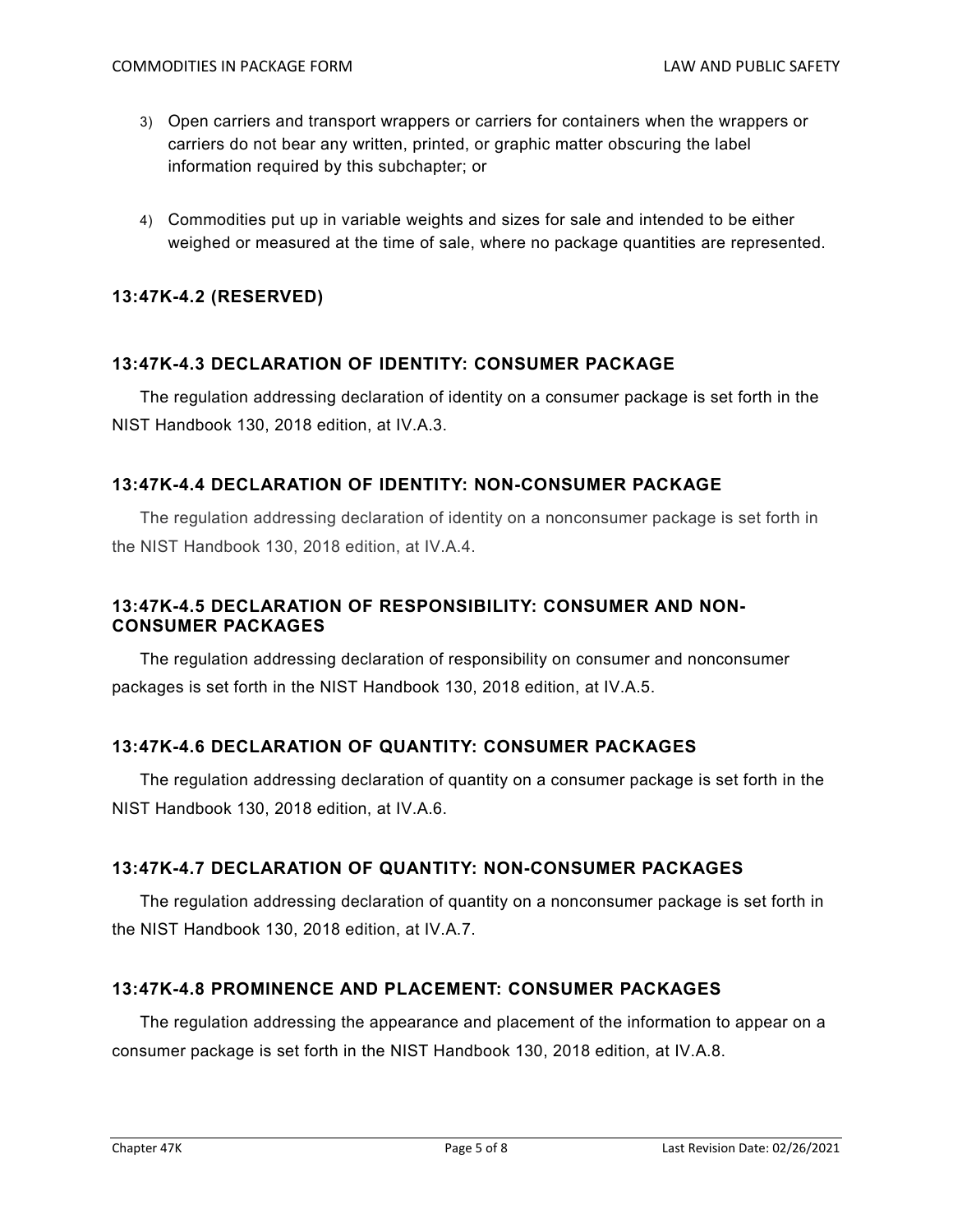#### **13:47K-4.9 PROMINENCE AND PLACEMENT: NON-CONSUMER PACKAGES**

The regulation addressing the appearance and placement of the information to appear on a nonconsumer package is set forth in the NIST Handbook 130, 2018 edition, at IV.A.9.

#### **13:47K-4.10 REQUIREMENTS: SPECIFIC CONSUMER COMMODITIES, NON-CONSUMER COMMODITIES, PACKAGES, CONTAINERS**

The regulation addressing the requirements for specific consumer containers, nonconsumer commodities, packages, and containers is set forth in the NIST Handbook 130, 2018 edition, at IV.A.10.

#### **13:47K-4.11 EXEMPTIONS**

The regulation addressing the exemptions for consumer and nonconsumer commodities, packages, and containers is set forth in the NIST Handbook 130, 2018 edition, at IV.A.11.

# **SUBCHAPTER 5. VARIATIONS**

#### **13:47K-5.1 PACKAGING VARIATIONS**

- a) Variations from the declared net weight, measure or count shall be permitted when caused by unavoidable deviations in weighing, measuring, or counting the contents of individual packages that occur in good packaging practice, but such variations shall not be permitted to such extent that the average of the quantities in the packages of a particular commodity, or a lot of the commodity that is kept, offered, or exposed for sale, or sold, is below the quantity stated, and no unreasonable shortage in any package shall be permitted, even though overages in other practices in the same shipment, delivery, or lot compensate for such shortages. Variations above the declared quantity shall not be unreasonably large.
- b) Variations from the declared weight or measure shall be permitted when caused by ordinary and customary exposure to conditions that normally occur in good distribution practice and that unavoidably result in change of weight or measure, but only after the commodity is introduced into intrastate or interstate commerce; provided that the phrase "introduced into intrastate or interstate commerce" as used in this subsection shall be construed to define the time and the place at which the first sale and delivery of a package is made within the State, or within any other state, the District of Columbia, the Commonwealth of Puerto Rico, or any territory or possession of the United States, but shall not include exports to foreign countries, the delivery being either:
	- 1) Directly to the purchaser or to his agent; or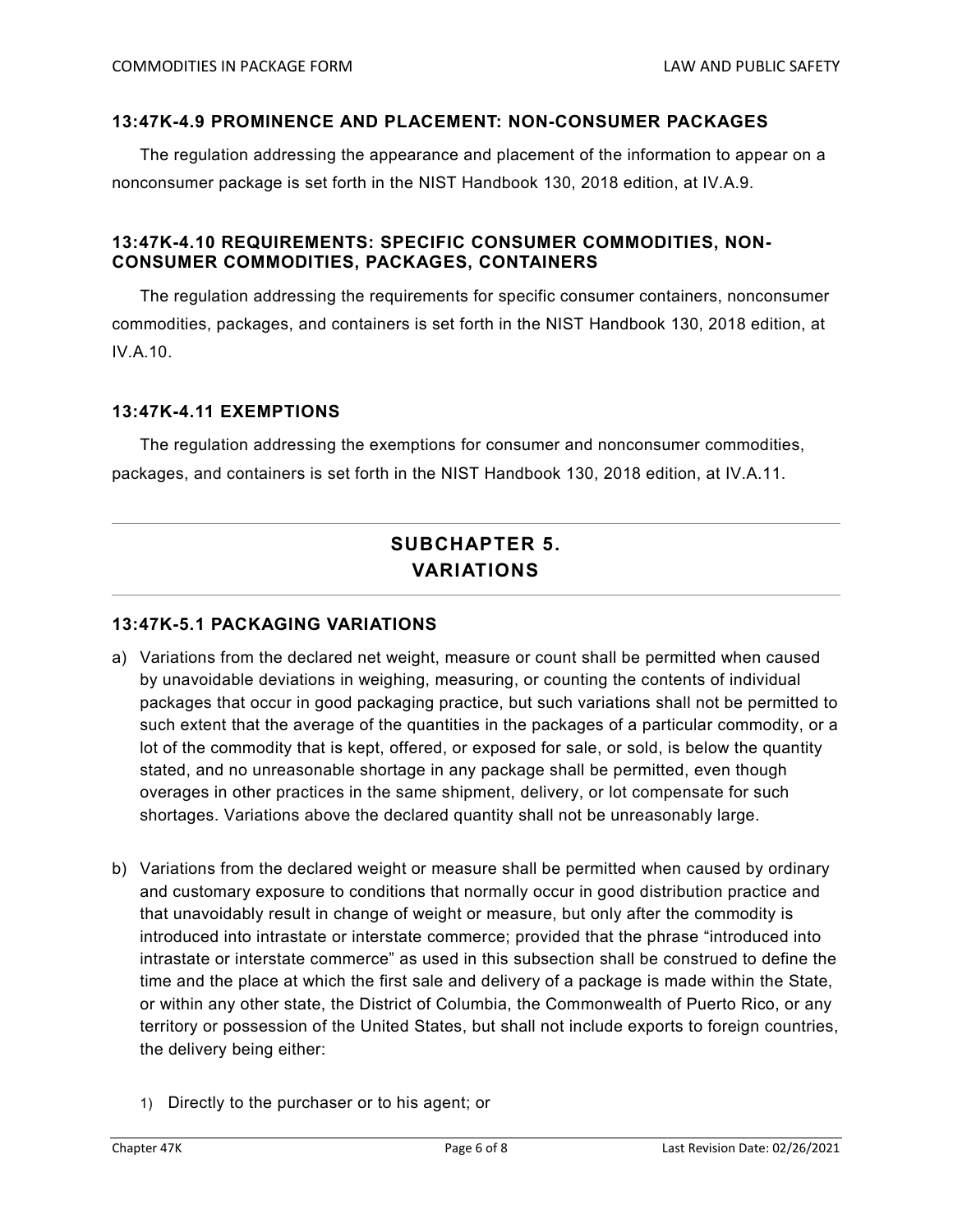2) To a common carrier for shipments to the purchaser, and this paragraph shall be construed as requiring that, so long as a shipment, delivery, or lot of packages of a particular commodity remains in the possession or under the control of the packager or the person who introduces the package into intrastate or interstate commerce, exposure variations shall not be permitted.

#### **13:47K-5.2 MAXIMUM ALLOWABLE VARIATIONS**

- a) The maximum allowable variations below shall conform to the following or revised or later editions, if in effect, incorporated herein by reference:
	- 1) The National Institute of Standards and Technology's (NIST's) Maximum Allowable Variations for Packages Labeled by Weight referenced as Table 2-5 of Appendix A of the 2018 Edition of NIST Handbook 133;
	- 2) The NIST's Maximum Allowable Variations for Packages Labeled by Liquid and Dry Volume referenced as Table 2-6 of Appendix A of the 2018 Edition of NIST Handbook 133;
	- 3) The NIST's Maximum Allowable Variations for Packages Labeled by Count referenced as Table 2-7 of Appendix A of the 2018 Edition of NIST Handbook 133;
	- 4) The NIST's Maximum Allowable Variations for Packages Labeled by Length, (Width) or Area referenced as Table 2-8 of Appendix A of the 2018 Edition of NIST Handbook 133;
	- 5) The U.S. Department of Agriculture's Maximum Allowable Variations for Meat and Poultry Groups and Lower Limits for Individual Packages referenced as Table 2-9 of Appendix A of the 2018 Edition of NIST Handbook 133; and
	- 6) The NIST's Maximum Allowable Variations for Polyethylene Sheeting and Film, referenced in Table 2-10 of Appendix A of the 2018 Edition of NIST Handbook 133.
- b) The tables referenced in (b) above are part of a document that is reviewed and/or revised periodically as needed; the most current document is to be used. The NIST Handbook 133 can be obtained from: Weights and Measures Division, National Institute of Standards and Technology, 100 Bureau Drive, Stop 2600, Gaithersburg, MD 20899-2600, telephone number (301) 975-4004, or at the NIST website at www.nist.gov.
- c) Allowed variations from declared dimensions for textiles are as follows: